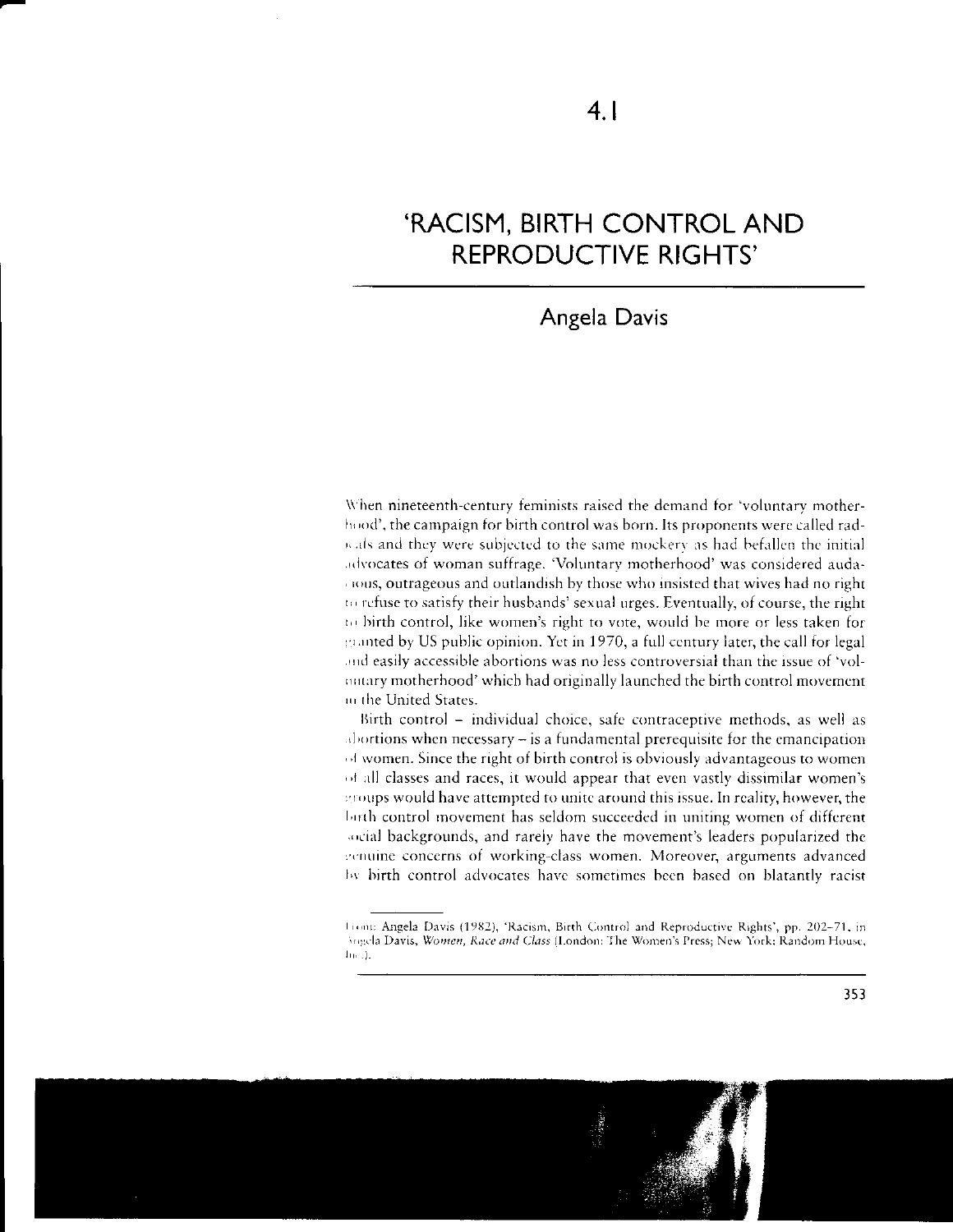premises. The progressive potential of birth control remains indisputable. But in actuality, the historical record of this movement leaves much to be desired in the realm of challenges to racism and class exploitation.

The most important victory of the contemporary birth control movement was won during the early 1970s when abortions were at last declared legal. Having emerged during the infancy of the new Women's Liberation movement, the struggle to legalize abortions incorporated all the enthusiasm and the militancy of the young movement. By January, 1973, the abortion rights campaign had reached a triumphant culmination. In Roe v. Wade (410 US) and Doe v. Bolton (410 US), the US Supreme Court ruled that a woman's right to personal privacy implied her right to decide whether or not to have an abortion.

The ranks of the abortion rights campaign did not include substantial numbers of women of color. Given the racial composition of the larger Women's Liberation movement, this was not at all surprising. When questions were raised about the absence of racially oppressed women in both the larger movement and in the abortion rights campaign, two explanations were commonly proposed in the discussions and literature of the period: women of color were overburdened by their people's fight against racism; and/or they had not yet become conscious of the centrality of sexism. But the real meaning of the almost lily-white complexion of the abortion rights campaign was not to be found in an ostensibly myopic or underdeveloped consciousness among women of color. The truth lay buried in the ideological underpinnings of the birth control movement itself.

The failure of the abortion rights campaign to conduct a historical selfevaluation led to a dangerously superficial appraisal of Black people's suspicious attitudes toward birth control in general. Granted, when some Black people unhesitatingly equated birth control with genocide, it did appear to be an exaggerated - even paranoiac - reaction. Yet white abortion rights activists missed a profound message, for underlying these cries of genocide were important clues about the history of the birth control movement. This movement, for example, had been known to advocate involuntary sterilization - a racist form of mass 'birth control'. If ever women would enjoy the right to plan their pregnancies, legal and easily accessible birth control measures and abortions would have to be complemented by an end to sterilization abuse.

As for the abortion rights campaign itself, how could women of color fail to grasp its urgency? They were far more familiar than their white sisters with the murderously clumsy scalpels of inept abortionists seeking profit in illegality. In New York, for instance, during the several years preceding the decriminalization of abortions in that state, some 80 percent of the deaths caused by illegal abortions involved Black and Puerto Rican women.<sup>1</sup> Immediately afterward, women of color received close to half of all the legal abortions. If the abortion rights campaign of the early 1970s needed to be reminded that women of color wanted desperately to escape the back-room quack abortionists, they should have also realized that these same women were not about to express pro-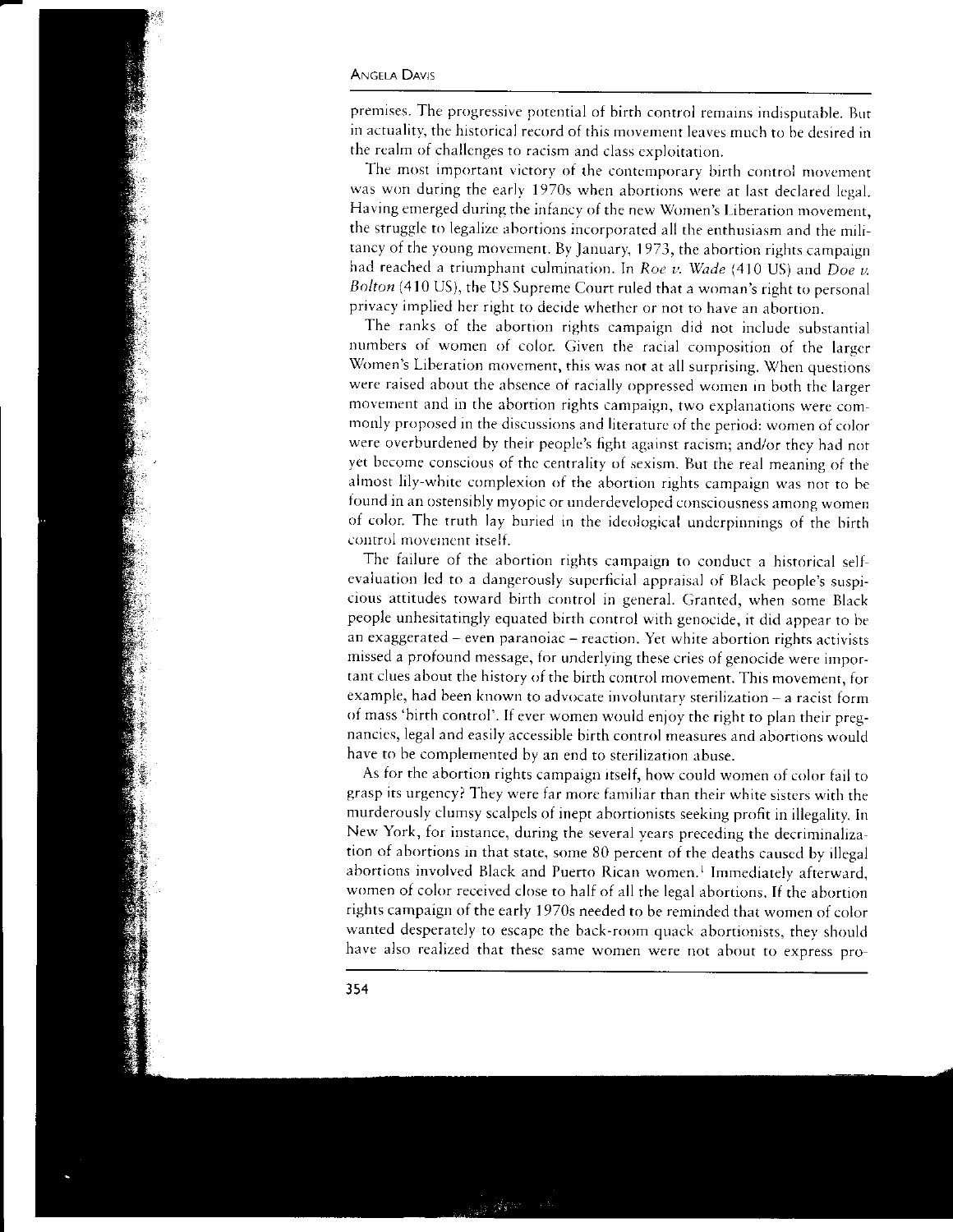abortion sentiments. They were in favor of *abortion rights*, which did not mean that they were proponents of abortion. When Black and Latina women resort to abortions in such large numbers, the stories they tell are not so much about their desire to be free of their pregnancy, but rather about the miserable social conditions which dissuade them from bringing new lives into the world.

Black women have been aborting themselves since the earliest days of slavery. Many slave women refused to bring children into a world of interminable forced labor, where chains and floggings and sexual abuse for women were the everyday conditions of life. A doctor practicing in Georgia around the middle of the last century noticed that abortions and miscarriages were far more common among his slave patients than among the white women he treated. According to the physician, either Black women worked too hard or,

as the planters believe, the blacks are possessed of a secret by which they destroy the fetus at an early stage of gestation . . . All country practitioners are aware of the frequent complaints of planters (about the)...unnatural tendency in the African female to destroy her offspring.<sup>2</sup>

University shock that 'whole families of women fail to have any children',<sup>3</sup> this doctor never considered how 'unnatural' it was to raise children under the slave system. The previously mentioned episode of Margaret Garner, a fugitive slave who killed her own daughter and attempted suicide herself when she was captured by slave-catchers, is a case in point.

She rejoiced that the girl was dead – 'now she would never know what a woman suffers as a slave' - and pleaded to be tried for murder. 'I will go singing to the gallows rather than be returned to slavery!'<sup>4</sup>

Why were self-imposed abortions and reluctant acts of infanticide such common occurrences during slavery? Not because Black women had discovcred solutions to their predicament, but rather because they were desperate. Abortions and infanticides were acts of desperation, motivated not by the biological birth process but by the oppressive conditions of slavery. Most of these women, no doubt, would have expressed their deepest resentment had someone hailed their abortions as a stepping stone toward freedom.

During the early abortion rights campaign it was too frequently assumed that legal abortions provided a viable alternative to the myriad problems posed by poverty. As if having fewer children could create more jobs, higher wages, better schools, etc., etc. This assumption reflected the tendency to blur the disunction between *abortion rights* and the general advocacy of *abortions*. The campaign often failed to provide a voice for women who wanted the right to legal abortions while deploring the social conditions that prohibited them from bearing more children.

The renewed offensive against abortion rights that erupted during the latter half of the 1970s has made it absolutely necessary to focus more sharply on the needs of poor and racially oppressed women. By 1977 the passage of the Hyde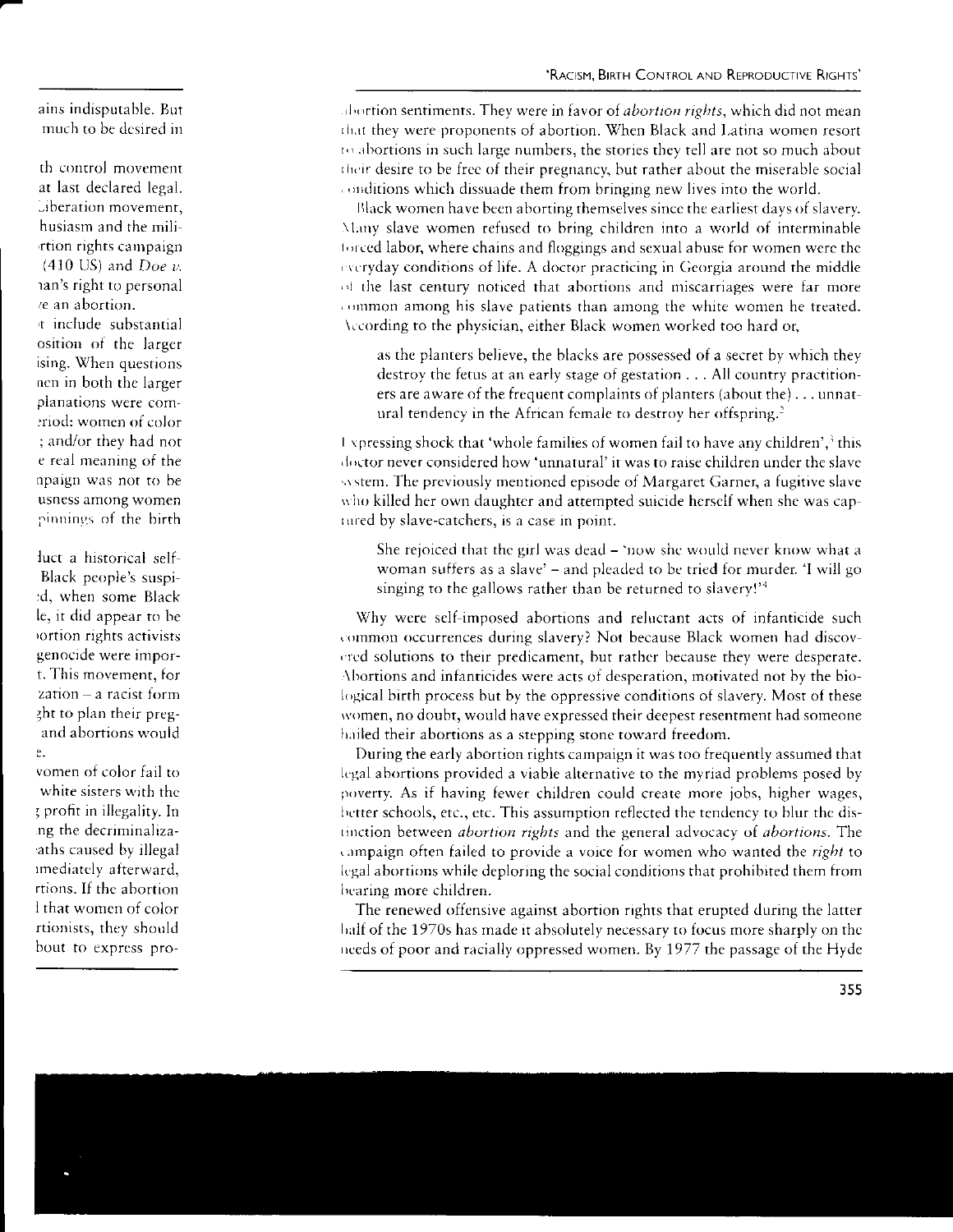Amendment in Congress had mandated the withdrawal of federal funding for abortions, causing many state legislatures to follow suit. Black, Puerto Rican, Chicana and Native American women, together with their impoverished white sisters, were thus effectively divested of the right to legal abortions. Since surgical sterilizations, funded by the Department of Health, Education and Welfare, remained free on demand, more and more poor women have been forced to opt for permanent infertility. What is urgently required is a broad campaign to defend the reproductive rights of all women - and especially those women whose economic circumstances often compel them to relinquish the right to reproduction itself.

Women's desire to control their reproductive system is probably as old as human history itself. As early as 1844 the United States Practical Receipt Book contained, among its many recipes for food, household chemicals and medicines, 'receipts' for 'birth preventive lotions'. To make 'Hannay's Preventive Lotion', for example

Take pearlash, 1 part; water, 6 parts. Mix and filter. Keep it in closed bottles, and use it, with or without soap, immediately after connexion.<sup>5</sup>

For 'Abernethy's Preventive Lotion'

Take bichloride of mercury, 25 parts; milk of almonds, 400 parts; alcohol, 100 parts; rosewater, 1000 parts. Immerse the glands in a little of the mixture . . . Infallible, if used in proper time.<sup>6</sup>

While women have probably always dreamed of infallible methods of birth control, it was not until the issue of women's rights in general became the focus of an organized movement that reproductive rights could emerge as a legitimate demand. In an essay entitled 'Marriage', written during the 1850s, Sarah Grimke argued for a 'right on the part of woman to decide when she shall become a mother, how often and under what circumstances'.<sup>7</sup> Alluding to one physician's humorous observation, Grimke agreed that, if wives and husbands alternatively gave birth to their children, 'no family would ever have more than three, the husband bearing one and the wife two'.<sup>8</sup> But, as she insists, 'the *right* to decide this matter has been almost wholly denied to woman'.9

Sarah Grimke advocated women's right to sexual abstinence. Around the same time the well-known 'emancipated marriage' of Lucy Stone and Henry Blackwell took place. These abolitionists and women's rights activists were married in a ceremony that protested women's traditional relinquishment of their rights to their persons, names and property. In agreeing that, as husband, he had no right to the 'custody of the wife's person',<sup>10</sup> Henry Blackwell promised that he would not attempt to impose the dictates of his sexual desires upon his wife.

The notion that women could refuse to submit to their husbands' sexual demands eventually became the central idea of the call for 'voluntary motherhood'. By the 1870s, when the woman suffrage movement had reached its peak,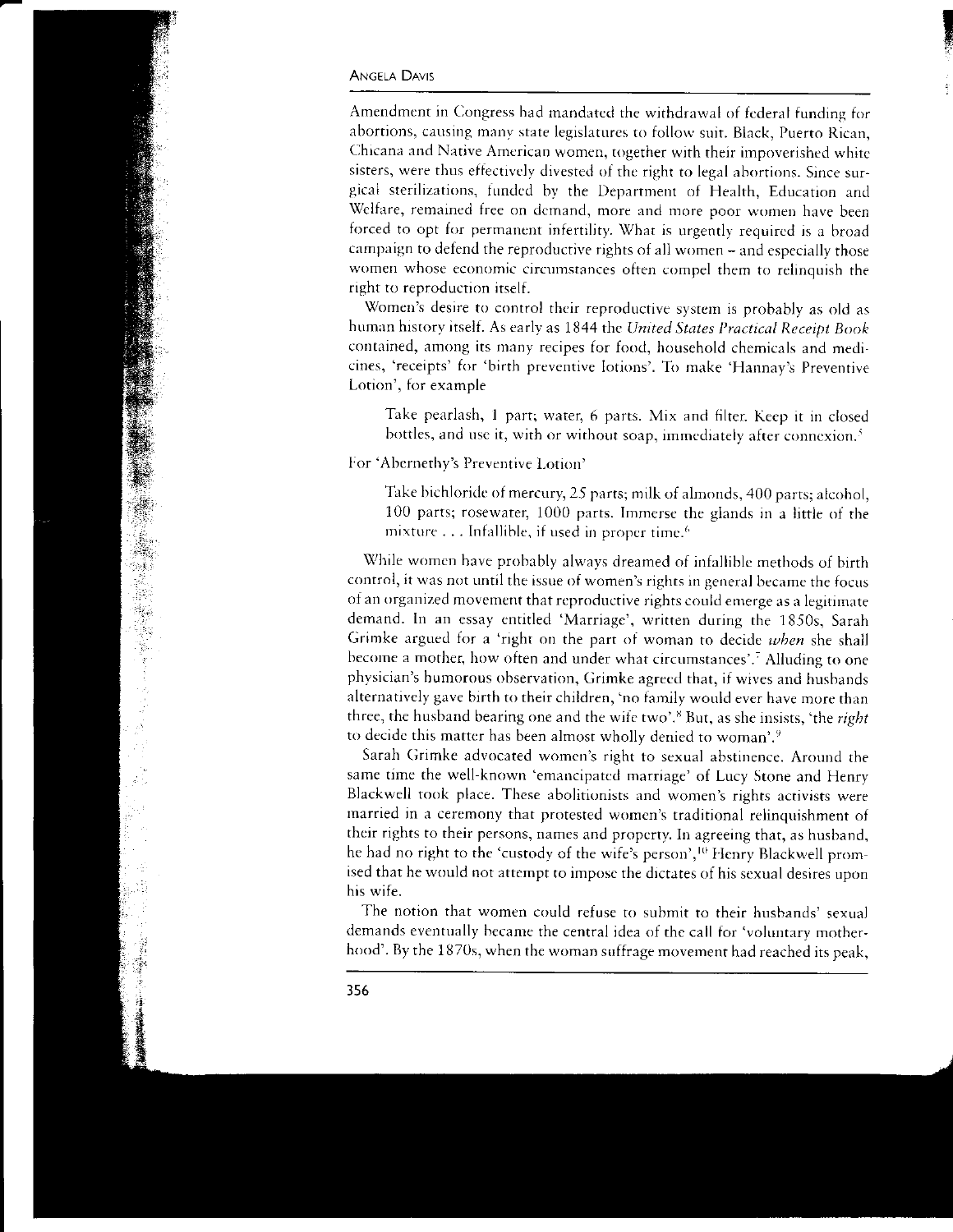teminists were publicly advocating voluntary motherhood. In a speech delivered in 1873. Victoria Woodhull claimed that:

The wife who submits to sexual intercourse against her wishes or desires, virtually commits suicide; while the husband who compels it, commits murder, and ought just as much to be punished for it, as though he strangled her to death for refusing him.<sup>11</sup>

Woodhull, of course, was quite notorious as a proponent of 'free love'. Her defense of a woman's right to abstain from sexual intercourse within marriage as a means of controlling her pregnancies was associated with Woodhull's overall attack on the institution of marriage.

It was not a coincidence that women's consciousness of their reproductive rights was born within the organized movement for women's political equality. Indeed, if women remained forever burdened by incessant childbirths and frequent miscarriages, they would hardly be able to exercise the political rights they might win. Moreover, women's new dreams of pursuing careers and other paths of self-development outside marriage and motherhood could only be realtzed if they could limit and plan their pregnancies. In this sense, the slogan 'voluntary motherhood' contained a new and genuinely progressive vision of womanhood. At the same time, however, this vision was rigidly bound to the litestyle enjoyed by the middle classes and the bourgeoisie. The aspirations underlying the demand for 'voluntary motherhood' did not reflect the conditions of working-class women, engaged as they were in a far more fundamental fight for economic survival. Since this first call for birth control was associated with goals which could only be achieved by women possessing material wealth, vast numbers of poor and working-class women would find it rather difficult to identify with the embryonic birth control movement.

Toward the end of the nineteenth century the white birth rate in the United States suffered a significant decline. Since no contraceptive innovations had been publicly introduced, the drop in the birth rate implied that women were substantially curtailing their sexual activity. By 1890 the typical native-born white woman was bearing no more than four children.<sup>12</sup> Since US society was becoming increasingly urban, this new birth pattern should not have been a surprise. While farm life demanded large families, they became dysfunctional within the context of city life. Yet this phenomenon was publicly interpreted in a racist and anti-working class fashion by the ideologues of rising monopoly capitalism. Since native-born white women were bearing fewer children, the specter of 'race suicide' was raised in official circles.

In 1905 President Theodore Roosevelt concluded his Lincoln Day Dinner speech with the proclamation that 'race purity must be maintained'.<sup>13</sup> By 1906 he blatantly equated the falling birth rate among native-born whites with the impending threat of 'race suicide'. In his State of the Union message that year Roosevelt admonished the well-born white women who engaged in 'willful sterility – the one sin for which the penalty is national death, race suicide'.<sup>14</sup>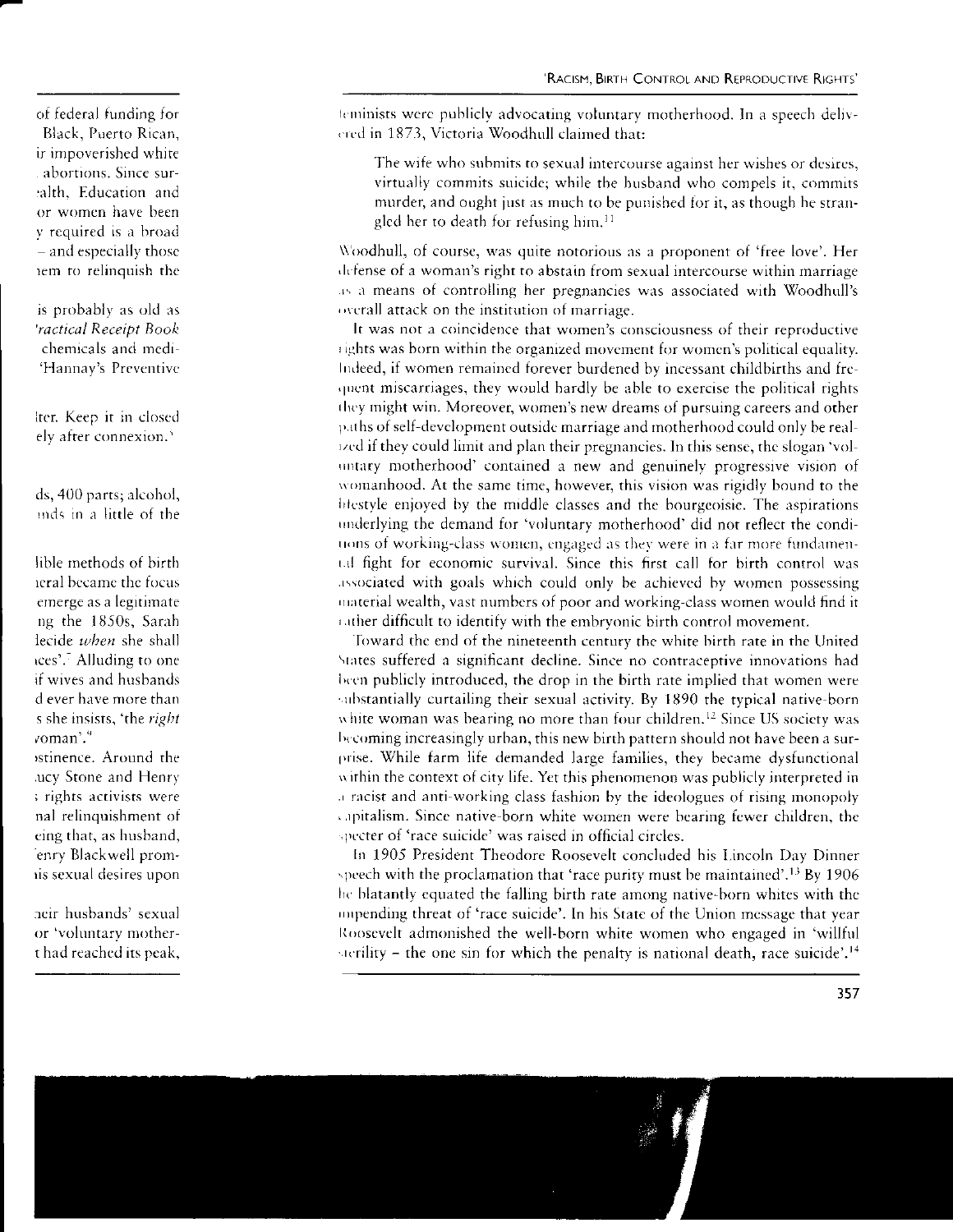These comments were made during a period of accelerating racist ideology and of great waves of race riots and lynchings on the domestic scene. Moreovet President Roosevelt himself was attempting to muster support for the US seizure of the Philippines, the country's most recent imperialist venture.

1

How did the birth control movement respond to Roosevelt's accusation that their cause was promoting race suicide? The President's propagandistic ploy was a failure, according to a leading historian of the birth control movement, for, ironically, it led to greater support for its advocates. yet, as Linda Gordon maintains, this controversy 'also brought to the forefront those issues that most separated feminists from the working class and the poor'.<sup>15</sup>

This happened in rwo ways. First, the feminists were increasingly empha sizing birth control as a route to careers and higher education - goals out of reach of the poor with or without birth control. In the context of the whole feminist movement, the race-suicide episode was an additional factor identifying feminism almost exclusively wirh the aspirations of the more privileged women of the sociery. Second, rhe pro birih control feminists began to popularize the idea that poor people had a moral obligation to restrict the size of their families, because large families create a drain on the taxes and charity expenditures of the wealthy and because poor children were less likely to be 'superior'.<sup>16</sup>

The acceptance of the race-suicide thesis, to a greater or lesser extent, by women such as Julia Ward Howe and Ida Husted Harper reflected the suffrage movement's capitulation to the racist posture of Southern women. lf the suffra\_ gists acquiesced to arguments invoking the extension of the ballot to women as the saving grace of white supremacy, then birth control advocates either acqui\_ esced to or supported the new arguments invoking birth control as a means ol preventing the proliferation of the 'lower classes' and as an antidote to racc suicide. Race suicide could be prevented by the introducion of birth control among Black people, immigrants and the poor in general. In this way, the prosperous whites of solid Yankee stock could maintain their superior numbers within the population. Thus class-bias and racism crept into the birth control movement when it was still in its infancy. More and more, it was assumed within birth control circles that poor women, Black and immigrant alike, had a 'moral' obligation to restrict the size of their families'.<sup>17</sup> What was demanded as a 'right' for the privileged came to be interpreted as a 'duty' for the poor.

When Margaret Sanger embarked upon her Iifelong crusade for birth control - a term she coined and popularized - it appeared as though the racist and antiworking-class overtones of the previous period might possibly be overcome. For Margaret Higgens Sanger came from a working-class background hersell and was well acquainted with the devastating pressures of poverty. When her mother died, ar the age of forty-eight, she had borne no less than eleven chil dren. Sanger's later memories of her own family's troubles would confirm hcr belief that working-class women had a special need for the right to plan and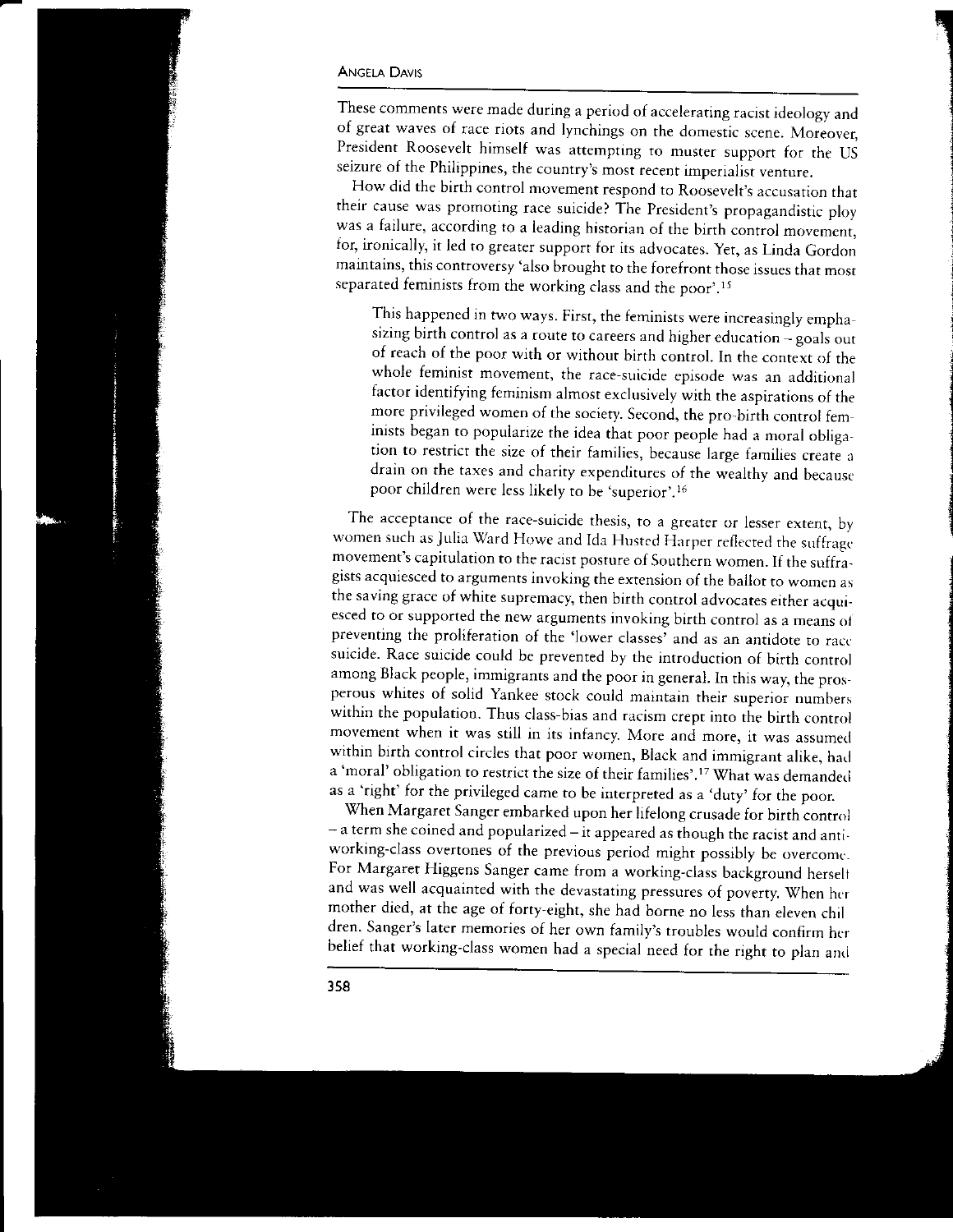space their pregnancies autonomously. Her affiliation, as an adult, with the Socialist movement was a further cause for hope that the birth control campaign would moye in a more progressive direction.

\?hen Margaret Sanger joined the Socialist party in 1912, she assumed the responsibility of recruiting women from New York's working women's clubs into the party.<sup>18</sup> The Call - the party's paper - carried her articles on the women's page. She wrote a series entitled'What Every Mother Should Know', another called 'What Every Girl Should Know', and she did on-the-spot coverage of strikes involving women. Sanger's familiarity with New York's workingclass districts was a result of her numerous visits as a trained nurse to the poor sections of the city. During these visits, she points out in her autobiography, she met countless numbers of women who desperately desired knowledge about birth control.

According to Sanger's autobiographical reflections, one of the many visits she made as a nurse to New York's Lower East Side convinced her to undertake a personal crusade for birth control. Answering one of her routine calls, she discovered that twenty-eight-year-old Sadie Sachs had atrempred to abort herself. Once the crisis had passed, the young woman asked the attending physician to give her advice on birth prevention. As Sanger relates the story, the doctor recommended that she 'tell [her husband] Jake to sleep on the roof'.<sup>19</sup>

I glanccd quickly to Mrs. Sachs. Even through my sudden tears I could see stamped on her face an expression of absolute despair. We simply looked at each other, saying no word until the door had closed behind the doctor. Then she lifted her thin, blue veined hands and clasped them beseechingly. 'He can't understand. He's only a man. But you do, don't you? Please tell me the secret, and I'll never breathe it to a soul. Please!'<sup>20</sup>

Three months later Sadie Sachs died from another self-induced abortion. That night, Margaret Sanger says, she vowed to devote all her energy towards rhe acquisition and dissemination of contraceptive mcasures.

I went to bed, knowing that no matter what it might cost, I was finished with palliatives and superficial cures; I resolved to seek out the root of evil, to do something to change the destiny of mothers whose miseries were as vast as the sky. $21$ 

During the first phase of Sanger's birrh control crusade, she maintained her affiliation with the Socialist party  $-$  and the campaign itself was closely associated with the rising militancy of the working class. Her staunch supporters included Eugene Debs, Elizabeth Gurley Flynn and Emma Goldman, who respectively represented the Socialist party, the International Workers of the World and the anarchist movement. Margaret Sanger, in turn, expressed the anti-capitalist commitment of her own movement within the pages of its journal, Woman Rebel, which was 'dedicated to the interests of working women'.<sup>22</sup> Personally, she continued to march on picket lines with striking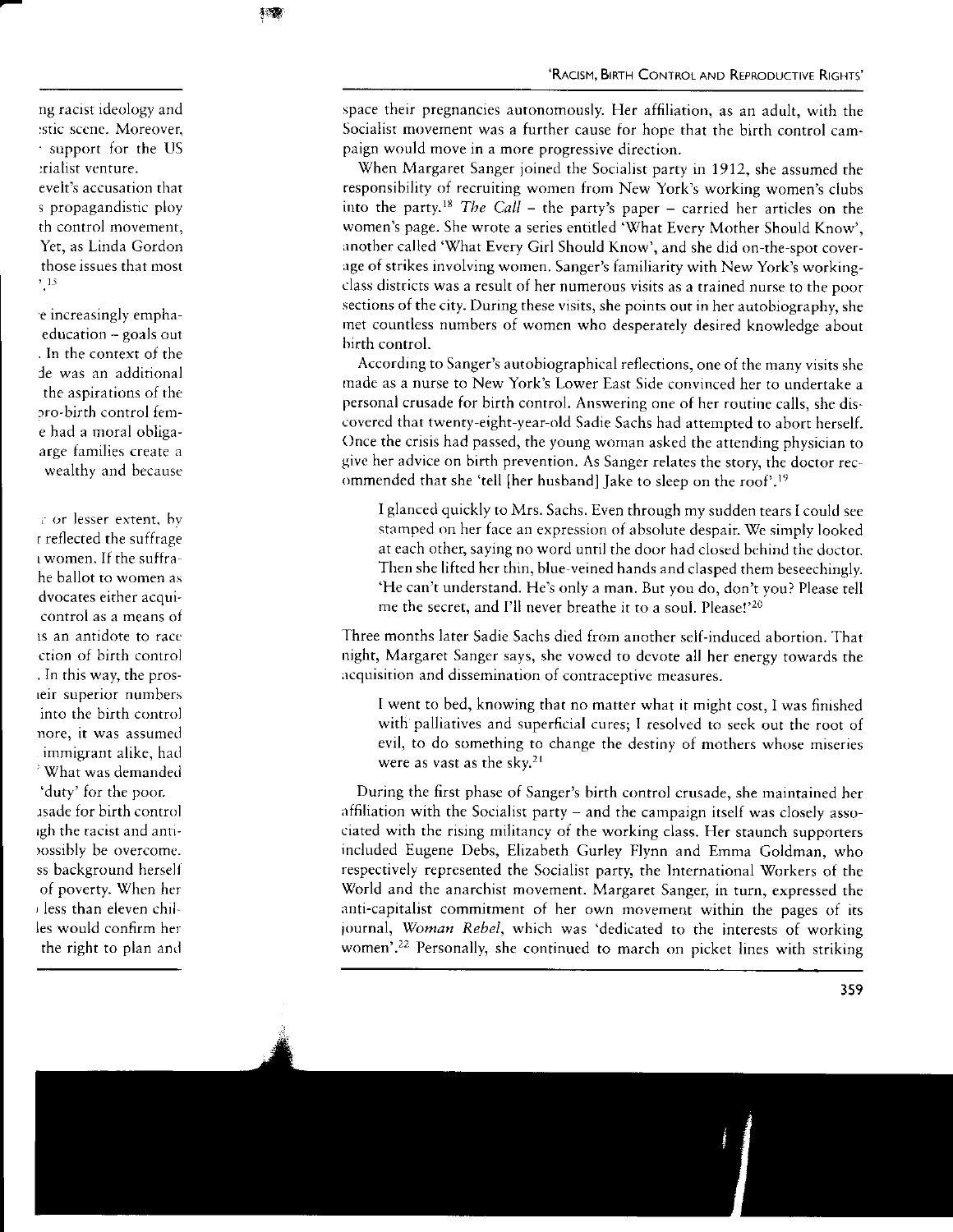workers and publicly condemned the outrageous assaults on striking workers. In 1914, for example, when the National Guard massacred scores of Chicano miners in Ludlow, Colorado, Sanger joined the labor movement in exposing John D. Rockefeller's role in this attack.<sup>23</sup>

Unfortunately, the alliance between the birth control campaign and the radical labor movement did not enjoy a long life. While Socialists and other working-class activists continued to support the demand for birth control, it did not occupy a central place in their overall strategy. And Sanger herself began to underestimate the centrality of capitalist exploitation in her analysis of poverty, arguing that too many children caused workers to fall into their miserable predicament. Moreover, 'women were inadvertently perpetuating the exploitation of the working class', she believed, 'by continually flooding the labor market with new workers'.<sup>24</sup> Ironically, Sanger may have been encouraged to adopt this position by the neo-Malthusian ideas embraced in some socialist circles. Such outstanding figures of the European socialist movement as Anatole France and Rosa Luxemburg had proposed a 'birth strike' to prevent the continued flow of labor into the capitalist market.<sup>25</sup>

When Margaret Sanger severed her ties with the Socialist party for the purpose of building an independent birth control campaign, she and her followers became more susceptible than ever before to the anti-Black and antiimmigrant propaganda of the times. Like their predecessors, who had been deceived by the 'race suicide' propaganda, the advocates of birth control began to embrace the prevailing racist ideology. The fatal influence of the eugenics movement would soon destroy the progressive potential of the birth control campaign.

During the first decades of the twentieth century the rising popularity of the eugenics movement was hardly a fortuitous development. Eugenic ideas were perfectly suited to the ideological needs of the young monopoly capitalists. Imperialist incursions in Latin America and in the Pacific needed to be justified, as did the intensified exploitation of Black workers in the South and immigrant workers in the North and West. The pseudoscientific racial theories associated with the eugenics campaign furnished dramatic apologies for the conduct of the young monopolies. As a result, this movement won the unhesitating support of such leading capitalists as the Carnegies, the Harrimans and the Kelloggs.<sup>26</sup>

By 1919 the eugenic influence on the birth control movement was unmistakably clear. In an article published by Margaret Sanger in the American Birth Control League's journal, she defined 'the chief issue of birth control' as 'more children from the fit, less from the unfit'.<sup>27</sup> Around this time the ABCL heartily welcomed the author of The Rising Tide of Color Against White World Supremacy into its inner sanctum.<sup>28</sup> Lothrop Stoddard, Harvard professor and theoretician of the eugenics movement, was offered a seat on the board of directors. In the pages the ABCL's journal, articles by Guy Irving Birch, director of the American Eugenics Society, began to appear. Birch advocated birth control as a weapon to 'prevent the American people from being replaced by alien or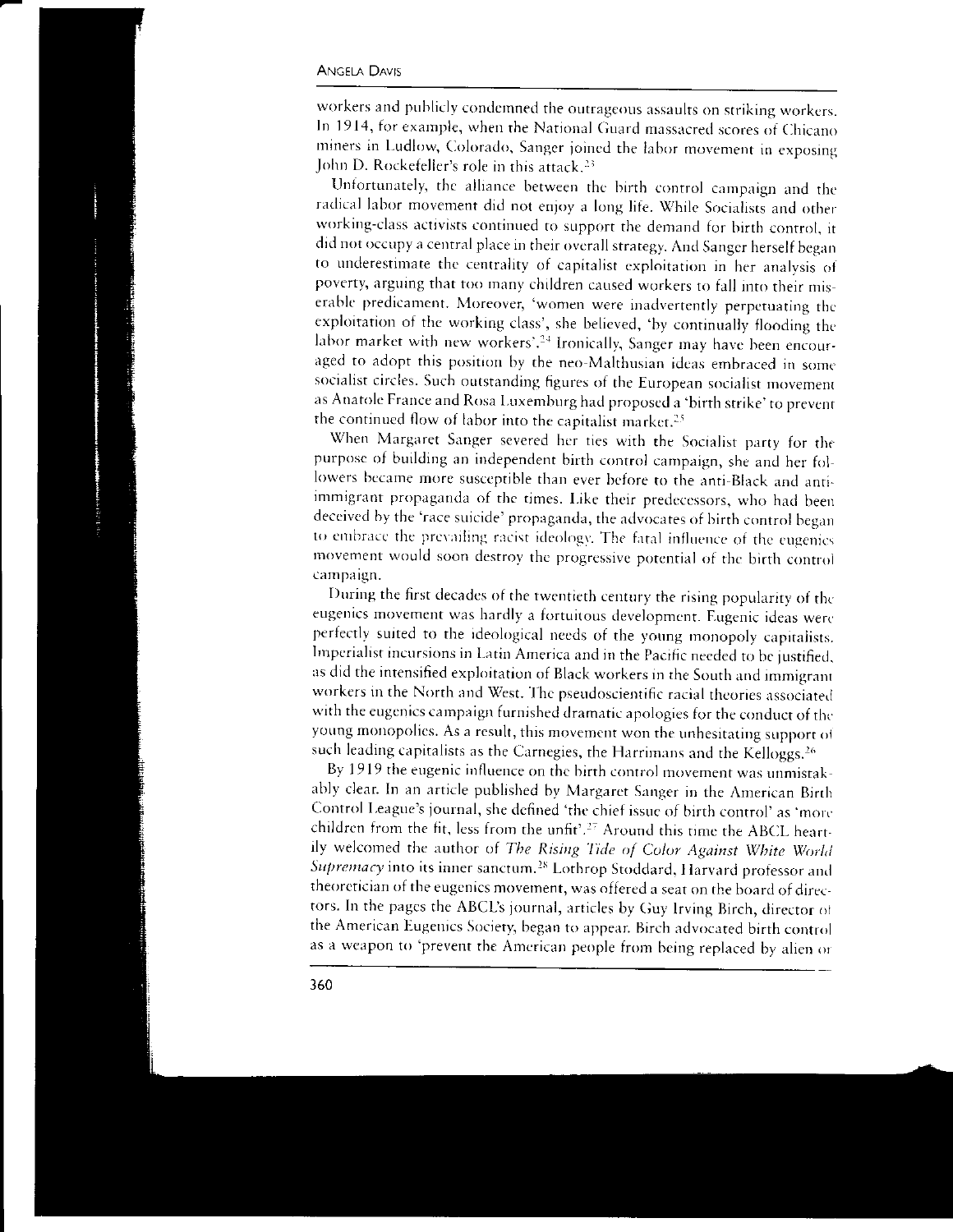Negro stock, whether it be by immigration or by overly high birth rates among others in this country'.<sup>29</sup> By 1932 the Eugenics Society could boast that at least twenty-six states had passed compulsory sterilization laws and that thousands of 'unfit' persons had already been surgically prevented from reproducing.<sup>30</sup> Margaret Sanger offered her public approval of this development. 'Morons, mental defectives, epileptics, illiterates, paupers, unemployables, criminals, prostitutes and dope fiends' ought to be surgically sterilized, she argued in a radio talk.<sup>31</sup> She did not wish to be so intransigent as to leave them with no choice in the matter; if they wished, she said, they should be able to choose a lifelong segregated existence in labor camps.

Within the American Birth Control League, the call for birth control among Black people acquired the same racist edge as the call for compulsory sterilization. In 1939 its successor, the Birth Control Federation of America, planned a 'Negro Project'. In the Federation's words:

The mass of Negroes, particularly in the South, still breed carelessly and disastrously, with the result that the increase among Negroes, even more than among whites, is from that portion of the population least fit, and least able to rear children properly.<sup>32</sup>

Calling for the recruitment of Black ministers to lead local birth control committees, the Federation's proposal suggested that Black people should be rendered as vulnerable as possible to their birth control propaganda. 'We do not want word to get out', wrote Margaret Sanger in a letter to a colleague, 'that we want to exterminate the Negro population and the minister is the man who can straighten out that idea if it ever occurs to any of their more rebellious members<sup>2</sup>,<sup>33</sup> This episode in the birth control movement confirmed the ideological victory of the racism associated with eugenic ideas. It had been robbed of its progressive potential, advocating for people of color not the individual right to birth control, but rather the racist strategy of population control. The birth control campaign would be called upon to serve in an essential capacity in the execution of the US government's imperialist and racist population policy.

The abortion rights activists of the early 1970s should have examined the history of their movement. Had they done so, they might have understood why so many of their Black sisters adopted a posture of suspicion toward their cause. They might have understood how important it was to undo the racist deeds of their predecessors, who had advocated birth control as well as compulsory sterilization as a means of eliminating the 'unfit' sectors of the population. Consequently, the young white feminists might have been more receptive to the suggestion that their campaign abortion rights include a vigorous condemnation of sterilization abuse, which had become more widespread than ever.

It was not until the media decided that the casual sterilization of two Black girls in Montgomery, Alabama, was a scandal worth reporting that the Pandora's box of sterilization abuse was finally flung open. But, by the time the case of the Relf sisters broke, it was practically too late to influence the politics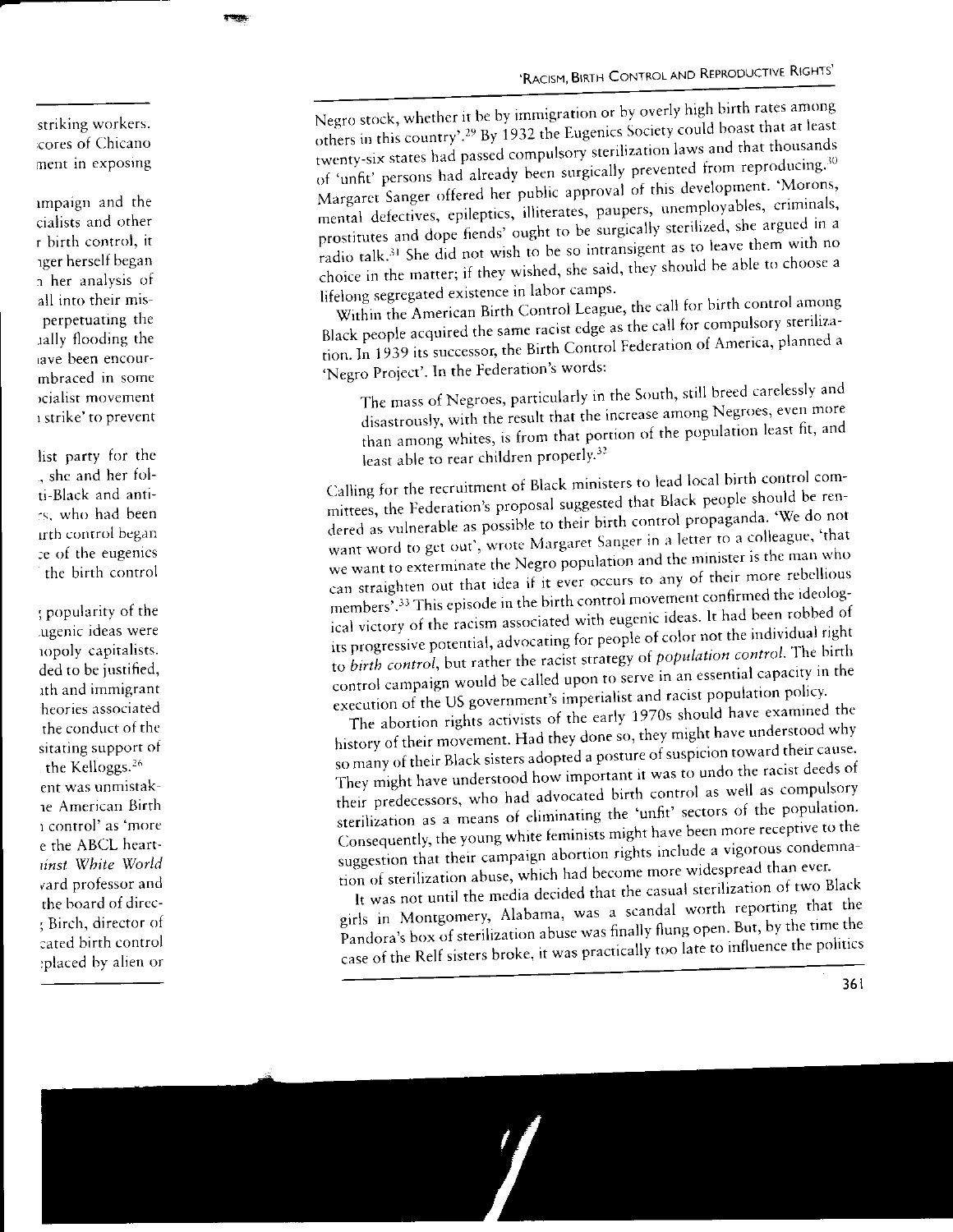of the abortion rights movement. It was the summer of 1973 and the Supreme Court decision legalizing abortions had already been announced in January. Neyertheless the urgent need for mass opposition to sterilization abuse becamc tragically clear. The facts surrounding the Relf sisters' story were horrifyingly simple. Minnie Lee, who was twelve years old, and Mary Alice, who was fourteen, had been unsuspectingly carted into an operating room, where surgeons irrevocably robbed them of their capacity to bear children.<sup>34</sup> The surgery had been ordered by the HEW-funded Montgomery Community Action Committee after it was discovered that Depo-Provera, a drug previously administered to the girls as a birth prevention measure, caused cancer in test animals.<sup>35</sup>

After the Southern Poverty Law Center filed suit on behalf of the Relf sisters, the girls'mother revealed that she had unknowingly 'consented' to the operation, having been deceived by the social workers who handled her daughters' case. They had asked Mrs. Relf, who was unable to read, to put her 'X' on a document, the contents of which were not described to her. She assumed, she said, that it authorized the continued Depo-Provera injections. As she subsequently learned, she had authorized the surgical sterilization of her daughters.<sup>36</sup>

In the aftermath of the publicity exposing the Relf sisters'case, similar epi, sodes were brought to light. In Montgomery alone, eleven girls, also in their teens, had been similarly sterilized. HEW-funded birth control clinics in other states, as it turned out, had also subjected young girls to sterilization abuse. Moreover, individual women came forth with equally outrageous stories. Nial Ruth Cox, for example, filed suit against the state of North Carolina. At the age of eighteen - eight years before the suit - officials had threatened to discontinue her family's welfare payments if she refused to submit to surgical sterilization.<sup>37</sup> Before she assented to the operation, she was assured that her infertility would be temporary.<sup>38</sup>

Nial Ruth Cox's lawsuit was aimed at a srate which had diligently practiced the theory of eugenics. Under the auspices of the Eugenics Commission of North Carolina, so it was learned,7,685 sterilizations had been carried out since 1933, Although the operations were justified as measures ro prevent the reproduction of 'mentally deficient persons', about 5,000 of the sterilized persons had been Black.<sup>39</sup> According to Brenda Feigen Fasteau, the ACLU attorney representing Nial Ruth Cox, North Carolina's recent record was not much better. 'As far as I can determine, the statistics reveal that since 1954, approximately 65% of the women sterilized in North Carolina were Black and approximately  $35%$  were white.'40

As the flurry of publicity exposing sterilization abuse revealed, the neighboring state of South Carolina had been the site of further atrocities. Eighteen women from Aiken, South Carolina, charged that they had been sterilized by a Dr. Clovis Pierce during the early 1970s. The sole obstretician in that small town, Pierce had consistently sterilized Medicaid recipients with two or more children. According to a nurse in his office, Dr. Pierce insisted that pregnant welfare women 'will have to submit (sic!) to voluntary sterilization' if they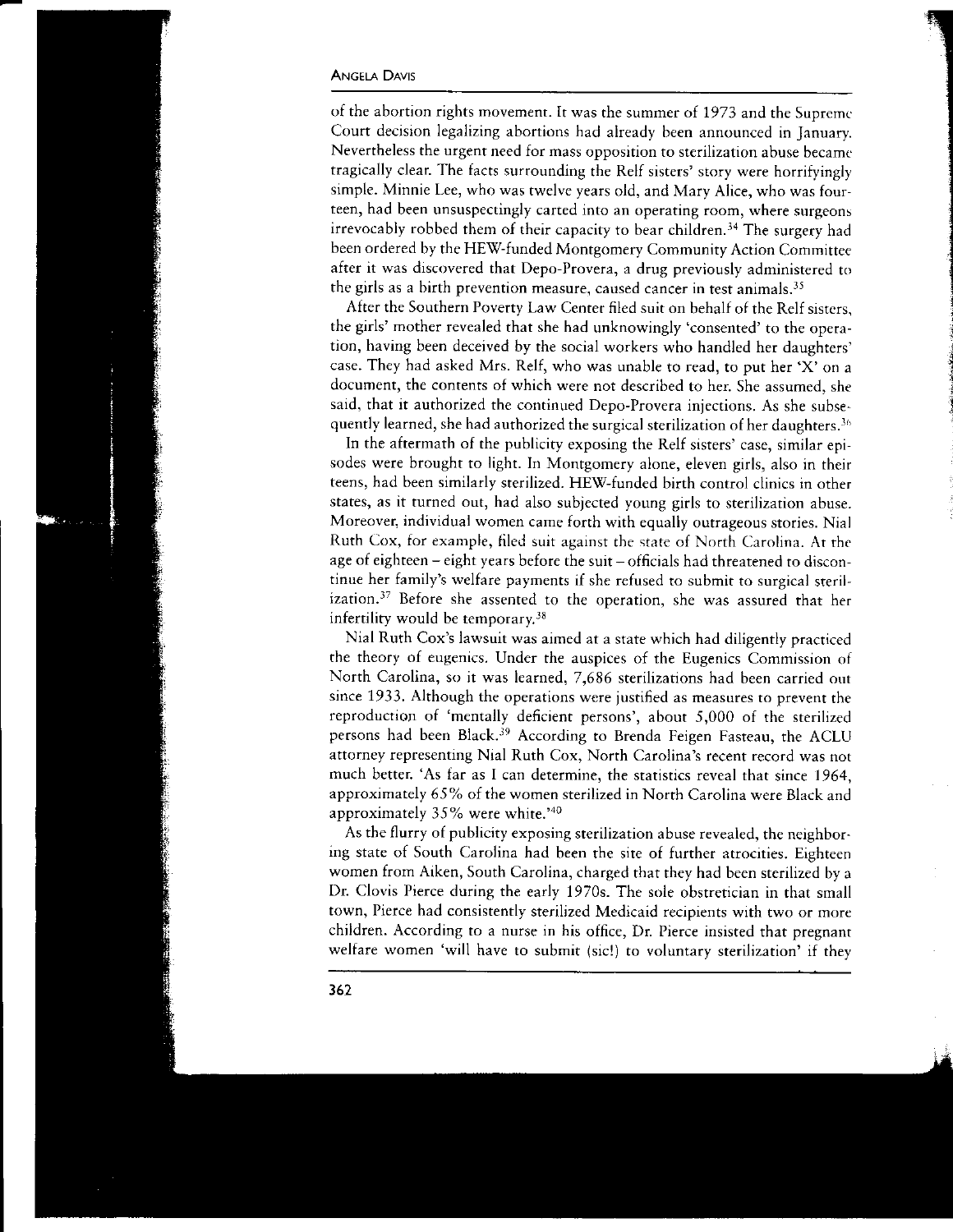wanted him to deliver their babies.<sup>41</sup> While he was 'tired of people running mound and having babies and paying for them with my taxes' 42 Dr. Pierce to cived some \$60,000 in taxpayers' money for the sterilizations he performed. During his trial he was supported by the South Carolina Medical Association, whose members declared that doctors 'have a moral and legal right to insist on sterilization permission before accepting a patient, if it is done on the initial  $v<sub>1</sub>$ sit $^{+43}$ 

Revelations of sterilization abuse during that time exposed the complicity of the federal government. At first the Department of Health, Education and Welfare claimed that approximately 16,000 women and 8,000 men had been sterilized in 1972 under the auspices of federal programs.<sup>44</sup> Later, however, these figures underwent a drastic revision. Carl Shultz, director of HEW's Population Affairs Office, estimated that between 100,000 and 200,000 steril- $\nu$  ations had actually been funded that year by the federal government.<sup>45</sup> During Hitler's Germany, incidentally, 250,000 sterilizations were carried out under the Nazis' Hereditary Health Law.<sup>46</sup> Is it possible that the record of the Nazis, throughout the years of their reign, may have been almost equalled by US government-funded sterilizations in the space of a single year?

Given the historical genocide inflicted on the native population of the United States, one would assume that Native Americans would be exempted from the government's sterilization campaign. But, according to Dr. Connie Uri's testimony in a Senate committee hearing, by 1976, twenty-four per cent of all Native American women of childbearing age had been sterilized.<sup>47</sup> 'Our blood lines are being stopped,' the Choctaw physician told the Senate committee, 'Our unborn will not be born . . . This is genocidal to our people'.<sup>48</sup> According to Dr. Uri, the Indian Health Services Hospital in Claremore, Oklahoma, had been sterilizing one out of every four women giving birth in that federal facil $ity<sup>49</sup>$ 

Native Americans are special targets of government propaganda on sterilization. In one of the HEW pamphlets aimed at Native American people, there is a sketch of a family with ten children and one horse and another sketch of a family with one child and ten horses. The drawings are supposed to imply that more children mean more poverty and fewer children mean wealth. As if the ten horses owned by the one-child family had been magically conjured up by birth control and sterilization surgery.

The domestic population policy of the US government has an undeniably racist edge. Native American, Chicana, Puerto Rican and Black women continue to be sterilized in disproportionate numbers. According to a National Fertility Study conducted in 1970 by Princeton University's Office of Population Control, twenty per cent of all married Black women had been permanently sterilized.<sup>50</sup> Approximately the same percentage of Chicana women had been rendered surgically infertile.<sup>51</sup> Moreover, forty-three per cent of the women sterilized through federally subsidized programs were Black.<sup>52</sup>

The astonishing number of Puerto Rican women who have been sterilized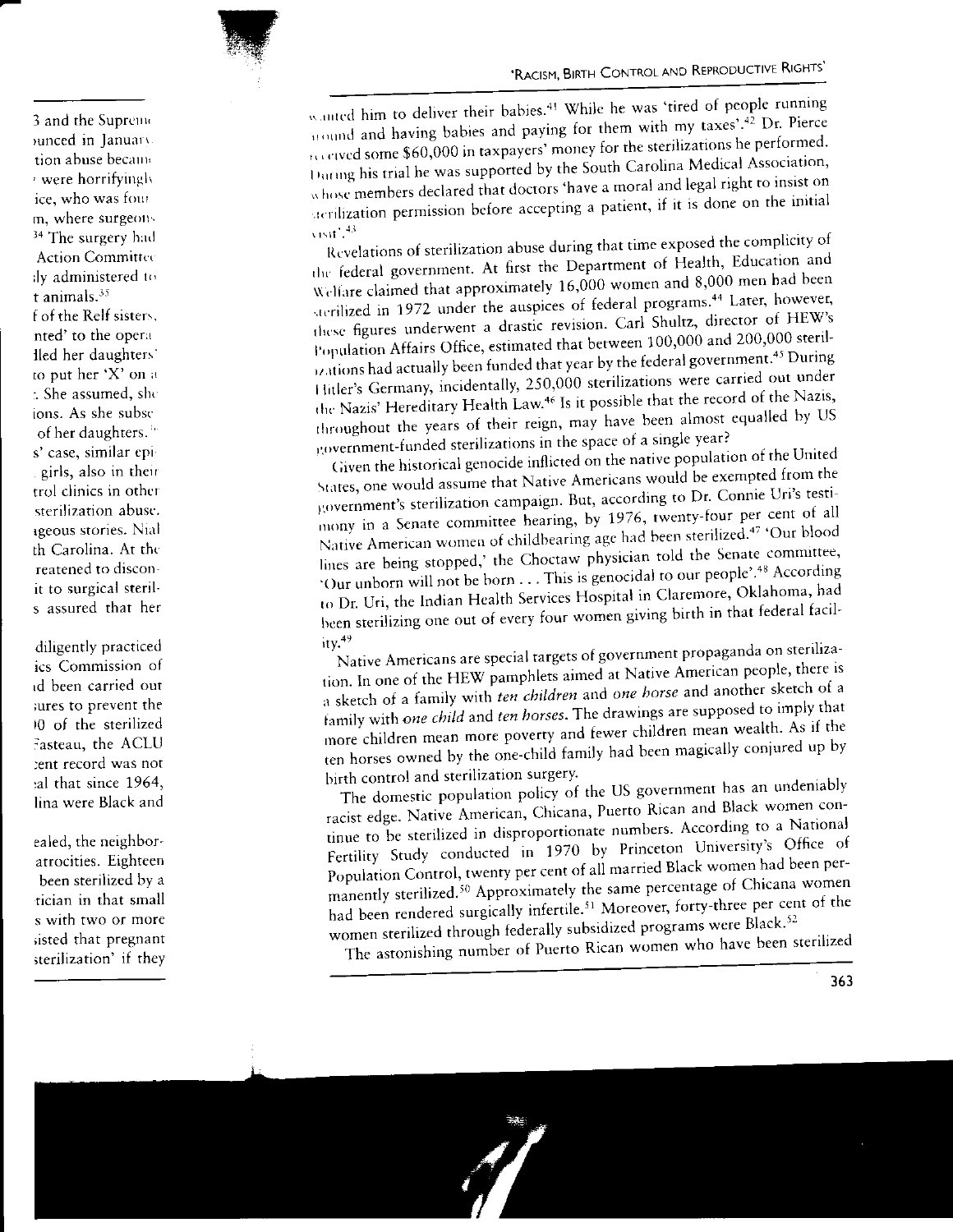reflects a special government policy that can be traced back to 1939. In that year President Roosevelt's Interdepartmental Committee on Puerto Rico issued a statement attributing the island's economic problems to the phenomenon of overpopulation.<sup>53</sup> This committee proposed that efforts be undertaken to reduce the birth rate to no more than the level of the death rate.<sup>54</sup> Soon afterward an experimental sterilization campaign was undertaken in Puerto Rico. Although the Catholic Church initially opposed this experiment and forced the cessation of the program in 1946, it was converted during the early 1950s to the teachings and practice of population control.<sup>55</sup> In this period over 150 birth control clinics were opened, resulting in a twenty per cent decline in population growth by the mid-1960s.<sup>56</sup> By the 1970s over thirty-five per cent of all Puerto Rican women of childbearing age had been surgically sterilized.<sup>57</sup> According to Bonnie Mass, a serious critic of the US government's population policy:

if purely mathematical projections are to be taken seriously, if the present rate of sterilization of 19,000 monthly were to continue, then the island's population of workers and peasants could be extinguished within the next 10 or 20 years . . . [establishing] for the first time in world history a systematic use of population control capable of eliminating an entire generation of people.<sup>58</sup>

During the 1970s the devastating implications of the Puerto Rican experiment began to emerge with unmistakable clarity. In Puerto Rico the presence of corporations in the highly automated metallurgical and pharmaceutical industries had exacerbated the problem of unemployment. The prospect of an ever-larger army of unemployed workers was one of the main incentives for the mass sterilization program. Inside the United States today, enormous numbers of people of color - and especially racially oppressed youth - have become part of a pool of permanently unemployed workers. It is hardly coincidental, considering the Puerto Rican example, that the increasing incidence of sterilization has kept pace with the high rates of unemployment. As growing numbers of white people suffer the brutal consequences of unemployment, they can also expect to become targets of the official sterilization propaganda.

The prevalence of sterilization abuse during the latter 1970s may be greater than ever before. Although the Department of Health, Education and Welfare issued guidelines in 1974, which were ostensibly designed to prevent involuntary sterilizations, the situation has nonetheless deteriorated. When the American Civil Liberties Union's Reproductive Freedom Project conducted a survey of teaching hospitals in 1975, they discovered that forty per cent of those institutions were not even aware of the regulations issued by HEW.<sup>59</sup> Only thirty per cent of the hospitals examined by the ACLU were even attempting to comply with the guidelines.<sup>60</sup>

The 1977 Hyde Amendment has added yet another dimension to coercive sterilization practices. As a result of this law passed by Congress, federal funds for abortions were eliminated in all cases but those involving rape and the risk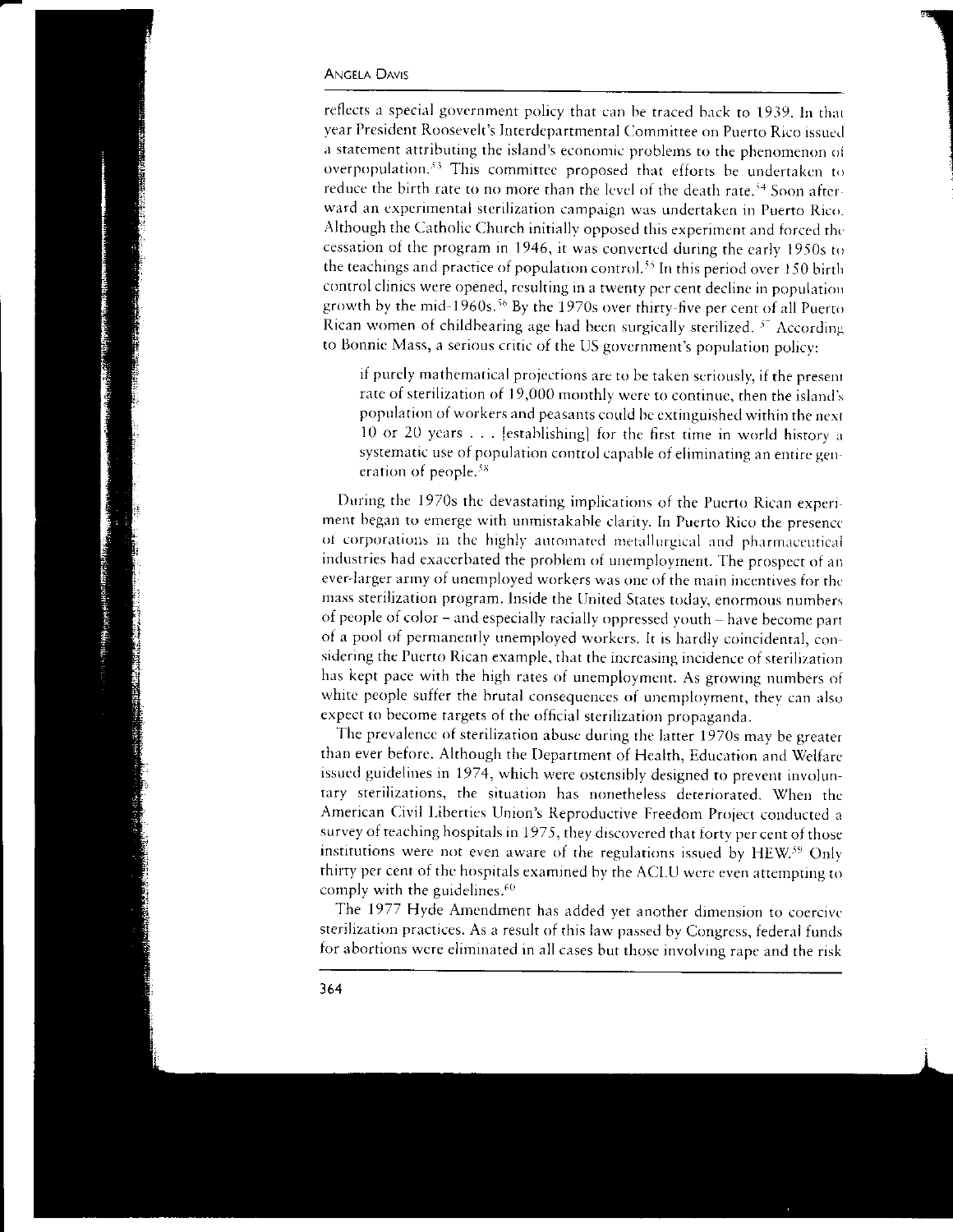of death or severe illness. According to Sandra Salazar of the California Department of Public Health, the first victim of the Hyde Amendment was a twenty-seven-year-old Chicana woman from Texas. She died as a result of an illegal abortion in Mexico shortly after Texas discontinued government-funded abortions. There have been many more victims - women for whom sterilization has become the only alternative to the abortions, which are currently beyond their reach. Sterilizations continue to be federally funded and free, to poor women, on demand.

Over the last decade the struggle against sterilization abuse has been waged primarily by Puerto Rican, Black, Chicana and Native American women. Their cause has not yet been embraced by the women's movement as a whole. Within organizations representing the interests of middle-class white women, there has been a certain reluctance to support the demands of the campaign against sterilization abuse, for these women are often denied their individual rights to be sterilized when they desire to take this step. While women of color are urged, at every turn, to become permanently infertile, white women enjoying prosperous economic conditions are urged, by the same forces, to reproduce themselves. They therefore sometimes consider the 'waiting period' and other details of the demand for 'informed consent' to sterilization as further inconveniences for women like themselves. Yet whatever the inconveniences for white middleclass women, a fundamental reproductive right of racially oppressed and poor women is at stake. Sterilization abuse must be ended.

## **NOTES**

- 1. Edwin M. Gold, et al., 'Therapeutic Abortions in New York City: A twenty-year review', in American Journal of Public Health, vol. LV, July 1965, pp. 964-72. Quoted in Lucinda Cisla, 'Unfinished Business: Birth control and women's liberation', in Robin Morgan (ed.), Sisterhood Is Powerful: An anthology of writings from the women's liberation movement (New York: Vintage Books, 1970), p. 261. Also quoted in Robert Staples, The Black Woman in America (Chicago: Nelson Hall, 1974), p. 146.
- 2. Herbert Gutman, The Black Family in Slavery and Freedom, 1750-1925 (New York: Pantheon Books, 1976), pp. 80-1, note.
- 3. Ibid., pp. 80-1, note.
- 4. Herbert Aptheker, 'The Negro Woman', in Herbert Aptheker (ed.), Masses and Mainstream, vol. 11, no. 2, p. 12.
- 5. Quoted in Rosalyn Baxandall, Linda Gordon and Susan Reverby (eds), America's Working Women: A documentary history - 1600 to the present (New York: Random House, 1976), p. 17.
- 6. Ibid., p. 17.
- 7. Lerner, Gerda (ed.), The Female Experience: An American documentary (Indianapolis, IN: Bobbs-Merrill Educational Publisher, 1977), p. 91.
- 8. Ibid., p. 91
- 9. Ibid., p. 91.
- 10. 'Marriage of Lucy Stone Under Protest', in History of Women Suffrage, vol. 1. Quoted in Miriam Schneir, Feminism: The essential historical writings (New York: Vintage Books, 1972), p. 104.
- 11. Speech by Virginia Woodhull, 'The Elixir of Life'. Quoted in Schneir, Feminism, p.153.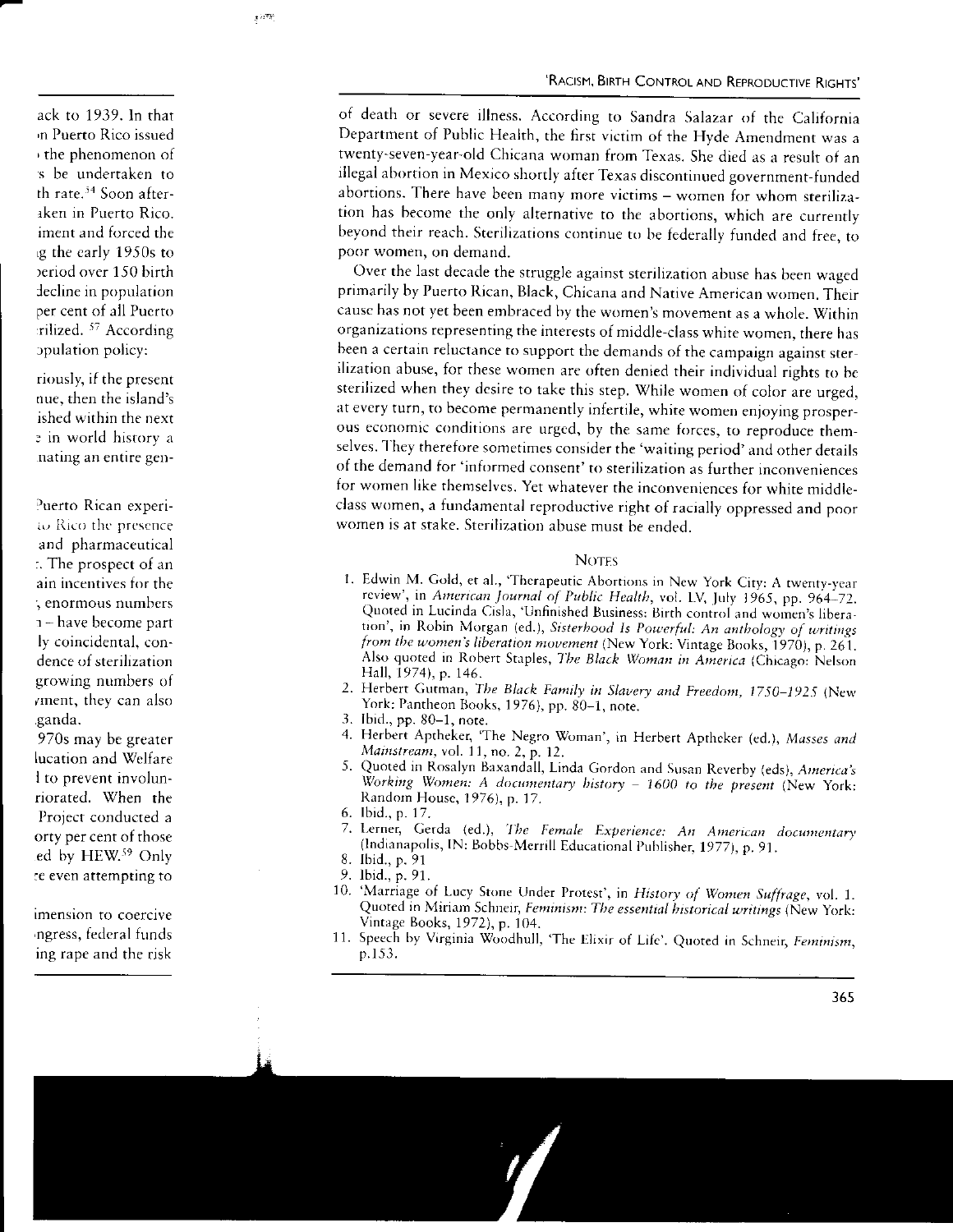- 12. Mary P. Ryan, *Womanhood in America from Colonial Times to the Present* (New York: Franklin Watts Inc., 1975), p. 162.
- 13. Melvin Steinfeld, Our Racist Presidents (San Ramon, CA: Consensus Publishers, 1972), p. 212.
- 14. Bonnie Mass, Population Target: The political economy of population control in Latin America (Toronto: Women's Education Press, 1977), p. 20.
- 15. Linda Gordon, *Woman's Body, Woman's Right: Birth control in America* (New York: Penguin Books, 1976), p. 157.
- 16. Ibid., p. 158.
- 17. Ibid., p. 158.
- 18. 18, Margaret Sanger, An Autobiography (New York: Dover Press, 1971) p. 75.
- 19. Ibid., p. 90.
- 20. Ibid., p. 91.
- 21. Ibid., p. 92.
- 22. Ibid., p. 106.
- 23. Mass, Population Target, p. 27.
- 24. Bruce Dancis, 'Socialism and Women in the United States, 1900–1912', Socialist Revolution, 27, vol. VI, no. 1, January–March 1976, p.85.
- 25. David M. Kennedy, Birth Control in America: The career of Margaret Sanger (New Haven, CT, and London: Yale University Press, 1976), pp. 21–2.
- 26. Mass, Population Target, p. 20.
- 27. Gordon, Woman's Body, Woman's Right, p. 281.
- 28. Mass, Population Target, p. 20.
- 29. Gordon, Woman's Body, Woman's Right, p. 283.
- 30. Herbert Aptheker, 'Sterilization Experimentation and Imperialism', Political *Affairs*, vol. LIII, no. 1, January 1974, p. 44.
- 31. Gena Corea, The Hidden Malpractice (New York: A Jove/HBJ Book, 1977), p. 149.
- 32. Gordon, Woman's Body, Woman's Right, p. 332.
- 33. Ibid., pp. 332–3.
- 34. Aptheker, 'Sterilization', p. 38. See, also, Anne Braden, 'Forced Sterilization: Now women can fight back', Southern Patriot, September 1973.
- 35. Ibid.
- 36. Jack Slater, 'Sterilization, Newest Threat to the Poor', Ebony, vol. XXVIII, no. 12, October 1973, p. 150.
- 37. Braden, 'Forced Sterilization'.
- 38. Les Payne, 'Forced Sterilization for the Poor?', San Francisco Chronicle, 26 February 1974.
- 39. Harold X., 'Forced Sterilization Pervades South', Muhanmed Speaks, 10 October 1975.
- 40. Slater, 'Sterilization, Newest Threat to the Poor'.
- 41. Payne, 'Forced Sterilization'.
- 42. Ibid.
- 43. Ibid.
- 44. Aptheker, 'Sterilization', p. 40.
- 45. Payne, 'Forced Sterilization'.
- 46. Aptheker, 'Sterilization', p. 48.
- 47. Arlene Eisen, 'They're Trying to Take Our Future Native American Women and Sterilization', The Guardian, 23 March 1972.
- 48. Ibid.
- 49. Ibid.
- 50. Quoted in a pamphlet issued by the Committee to End Sterilization Abuse, Box A244, Cooper Station, New York 10003.
- 51. Ibid.
- 52. Ibid.
- 53. Gordon, Woman 's Body, Woman's Right, p. 338.